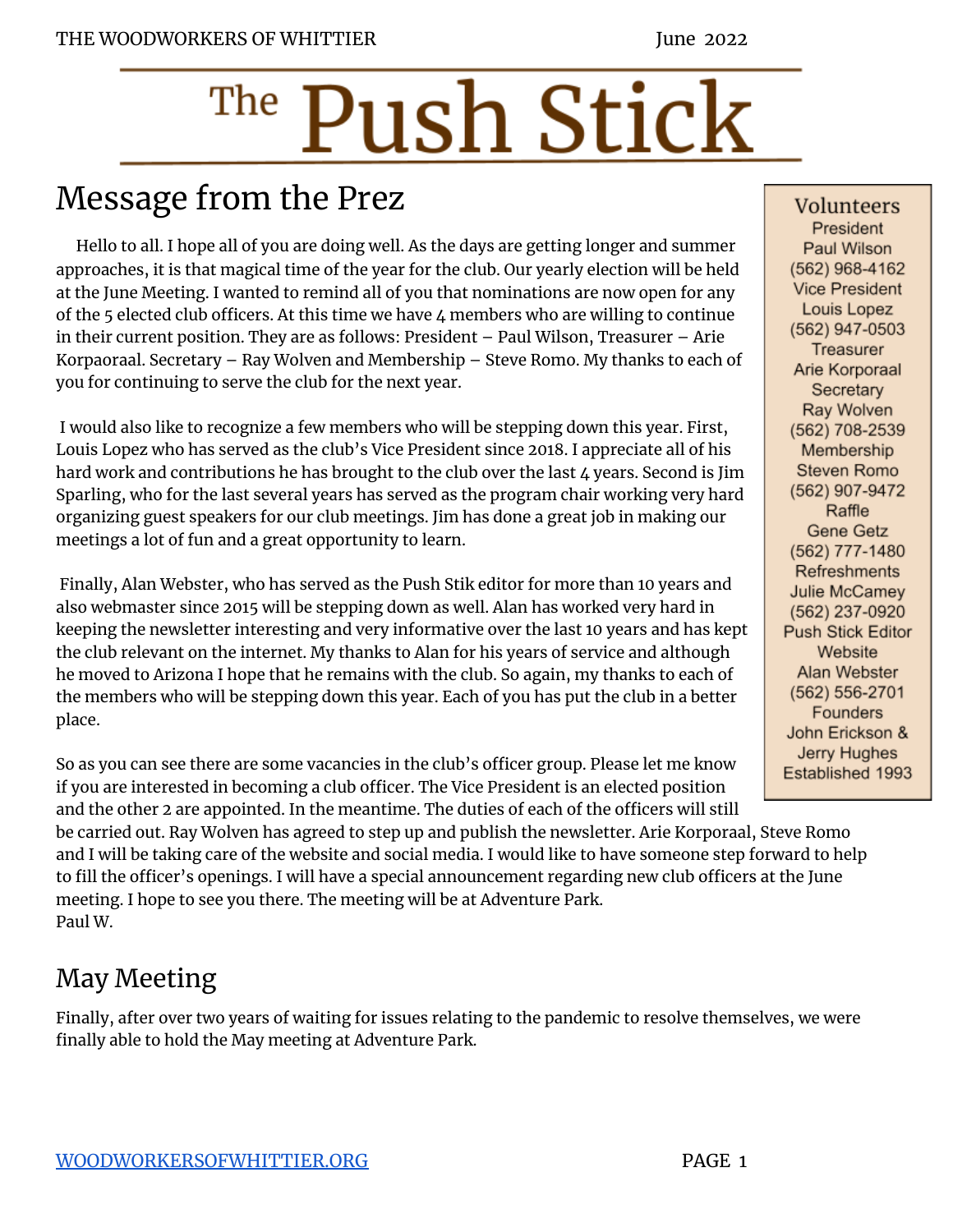#### Show and Tell

In the May meeting WOW members shared these projects they have completed recently. **Ray Sosa : Intarsia, woodburning and childrens puzzles Bill Covell - pipe kit turnings Louis Lopez - lazy susans Rubin Johnson - table saw dado jig Steve Lelewer - pepper mill turnings Mike Perovich - Intricate canoe carving John Okawa - scroll saw napkin holder Steve Bruhns - manzanita lamp**



## Adventure Park Seniors Workshop

If you are looking for something new to do, or want a good way to give back to the community, then you should consider helping out at the WOW Senior Workshops at Adventure park. The workshops last for approximately an hour and a half, twice a month. Recent activities have included lessons in sanding, building a simple birdhouse and one of the club's cars. Special projects are being planned now for the upcoming Holidays, and extra help is always appreciated.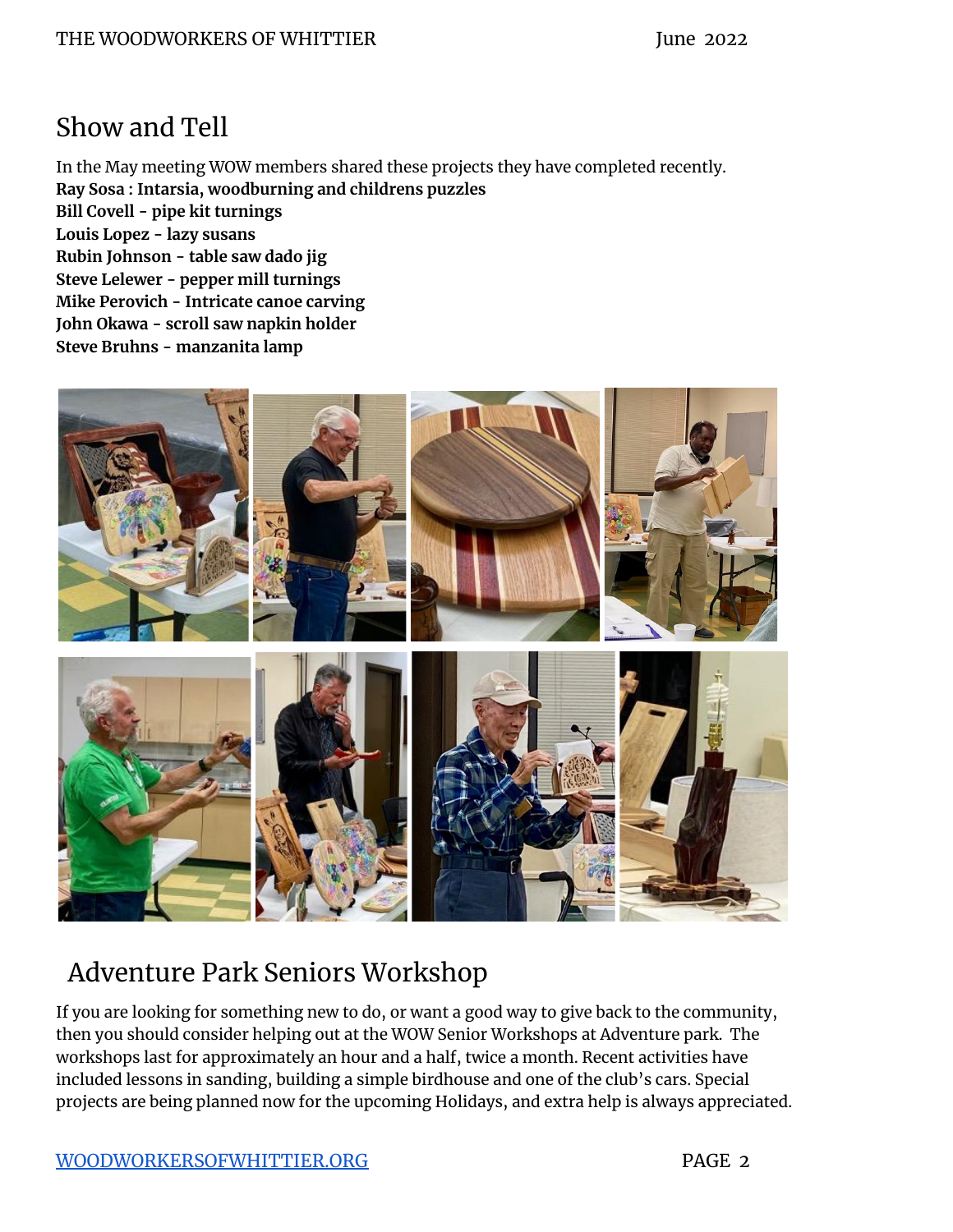The next seniors workshop meeting dates are June 14th and 28th, July 12th and 26th, and August 9th and 23rd. Come on out! Call Paul Wilson for details.

#### Steering Committee Meeting Minutes For May

**Present:** Paul Wilson, Dick Toney, Steve Romo, Ray Wolven, Arie Korporaal, Gene Getz, Jim Sparling, louis Lopez.

**7:00 pm: Meeting called to order** – Minutes approved.

**Finances (Arie K.):** Previous month income \$215 from tool sales and \$30 from dues, zero expenses, current balance \$3,041.49.

**Membership (Steve R.)**: 36 members, 34 paid members and 2 complimentary members. 30 attended the May club meeting.

**Toy project (Dick T):** 14 sets of blocks completed, approx. 900 cars completed at this time.

**Raffle update (Paul W.):** \$91 in ticket sales at previous meeting, \$39.95 in expenses, \$150 profit YTD. The committee expressed their thanks to Gene Getz for his tremendous help making this project such a success.

#### **New Business**:

The committee discussed and agreed to the idea that all club documents be maintained in a shareable form, Google Docs. Arie K. to continue to research a secure and easily accessible method to make them readily available to all club members.

Steve Romo offered the idea to share the new club info cards introduced last month at various places such as Woodcraft and Rockler. Per his request, Jim Sparling graciously volunteered to make dump trucks to be used as displays/card holders for the cards.

Paul indicated the club has a need for a small number of wooden plaques to be used on some of the upcoming annual club awards. Louis Lopez volunteered to help.

Paul introduced a new brainstorming process for the committee to use in addressing whatever issues the club might feel need attention. Ideas were solicited from all committee members in turn, were discussed, and notes were taken. Due to the lack of time, not all committee members were able to offer all of their ideas so the process will be continued at the next meeting.

Meeting Adjourned 8:02 pm